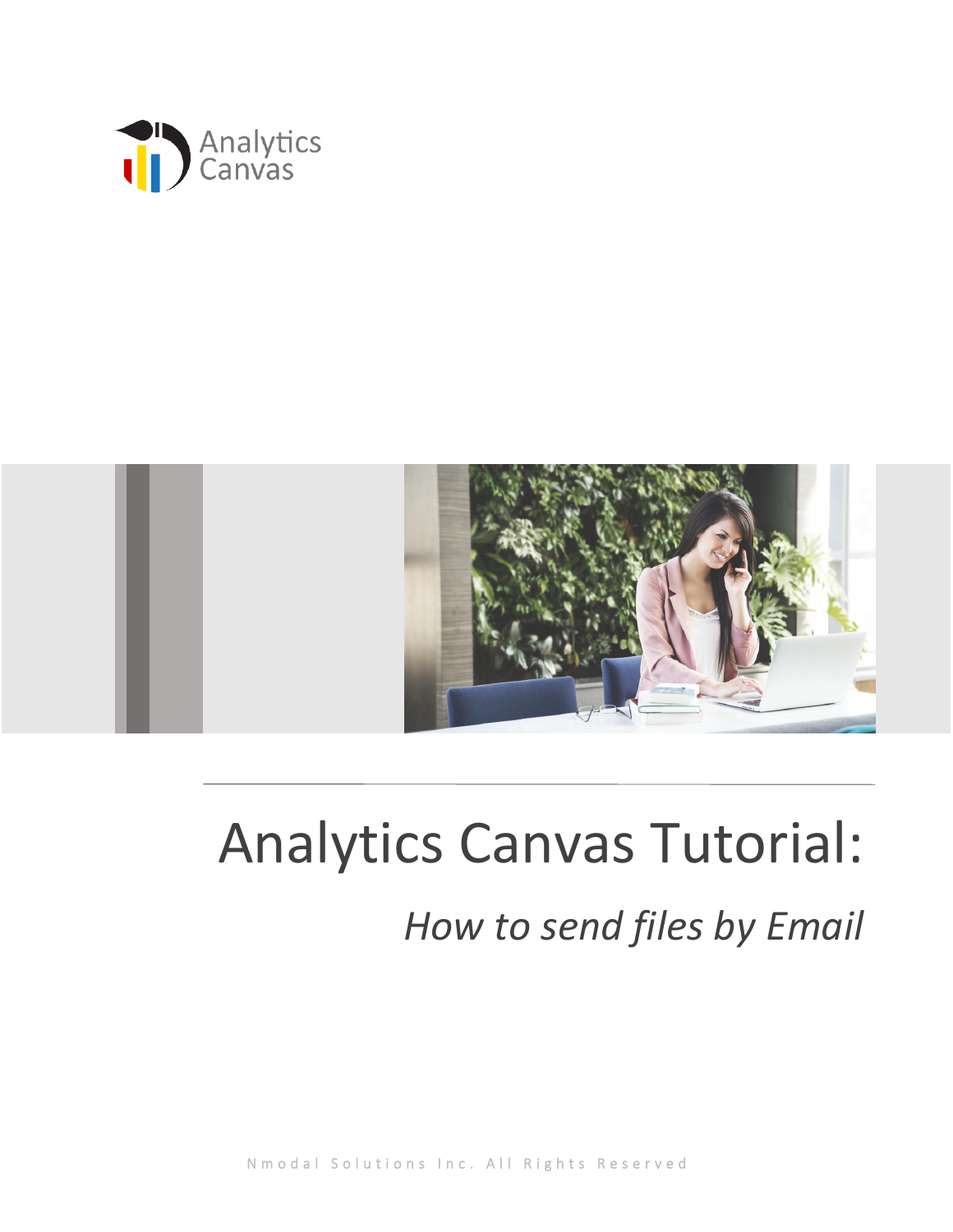![](_page_1_Picture_0.jpeg)

**Analytics Canvas Tutorial:**  *How to send files by Email*

#### **Overview**

Welcome to Analytics Canvas's tutorial. This is one of a number of detailed tutorials in which we explain how each feature within Analytics Canvas works, with additional context to help you understand it better, and to use it to best suit your own needs.

## **Email Delivery**

You can send files generated by *Analytics Canvas* via Email to a list of Email addresses.

![](_page_1_Picture_6.jpeg)

*Figure 1 Email Delivery*

To send files by Email:

Step 1. Open or create a canvas that generates one or more files. Note: File types supported are Text, Excel Workbooks, Tableau TDE files and Tableau TWBX files.

Step 2. Select the Delivery tab, click "New Delivery" and select "Email".

Step 3. Create an Email template:

- Click the "Send from:" button and connect to your Email account.
- Type Email address of the recipient(s), Email subject and text.
- To add output file(s) click the "Edit Attachments" button, select output file(s) to attach, and click "OK".
- Name your Email template and click "OK".